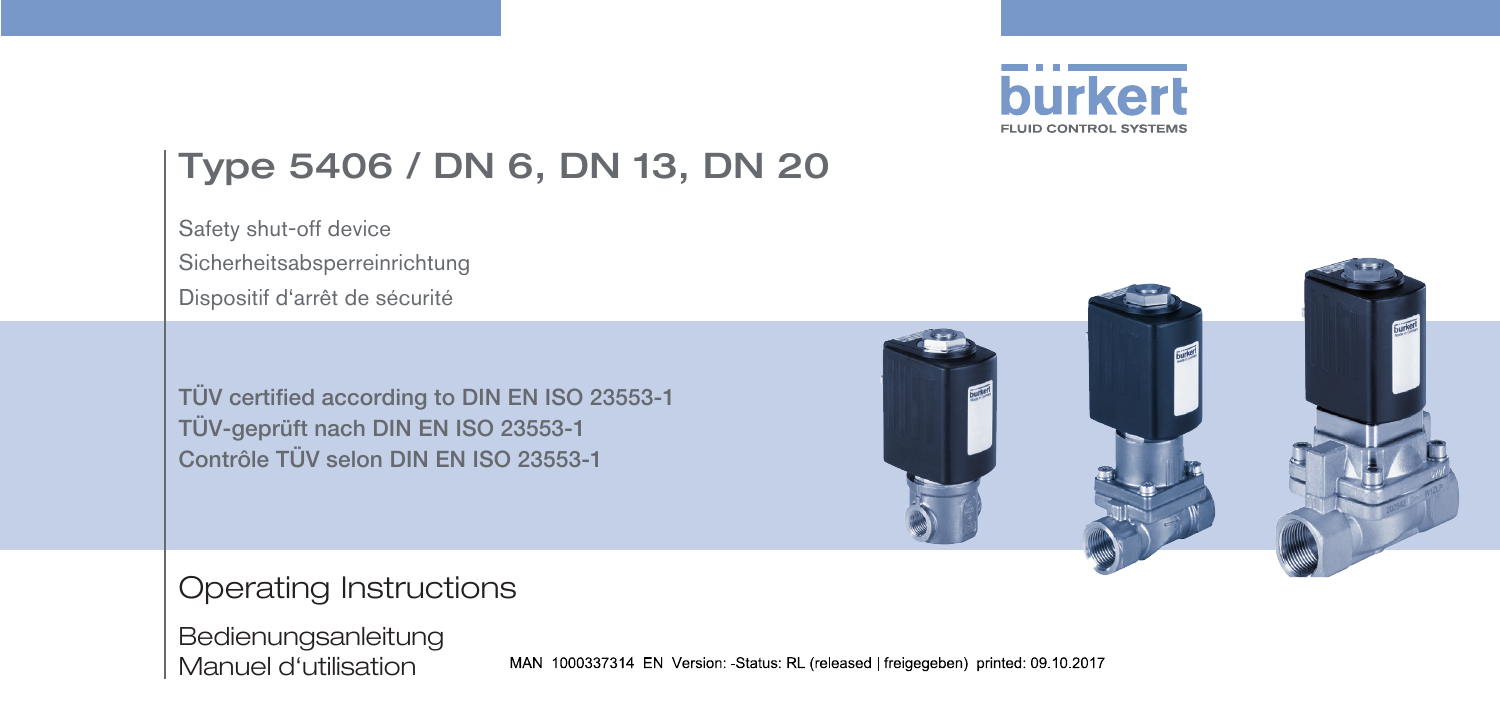#### Contents

| 1              |  |
|----------------|--|
| $\overline{2}$ |  |
| 3              |  |
| $\overline{4}$ |  |
| 5              |  |
| 6              |  |
| $\overline{7}$ |  |
| 8              |  |
| 9              |  |
|                |  |

## **OPERATING INSTRUCTIONS**

The operating instructions describe the entire life cycle of the device. Keep these instructions in a location which is easily accessible to every user and make these instructions available to every new owner of the device.

The operating instructions contain important safety information! Failure to observe these instructions may result in hazardous situations.

▶ The operating instructions must be read and understood.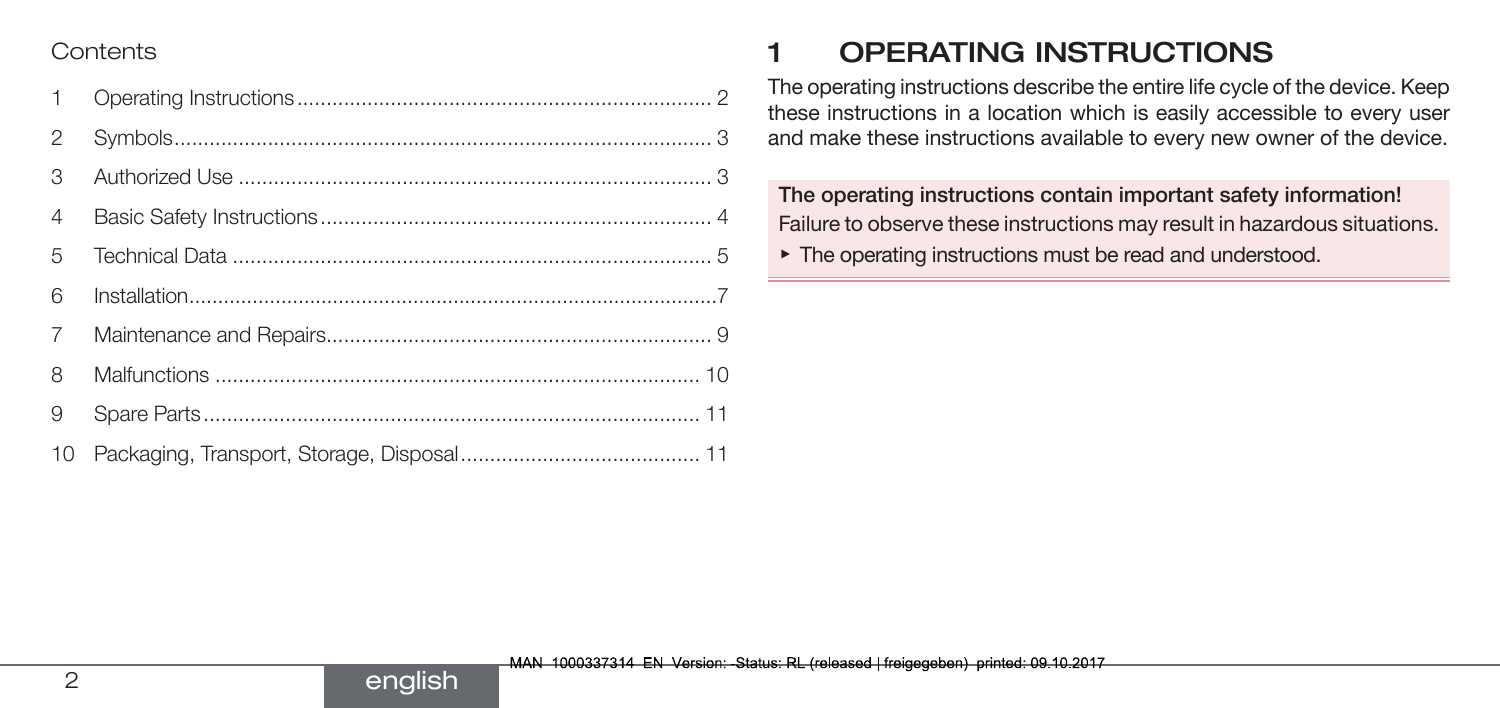## <span id="page-2-0"></span>2 SYMBOLS

In these instructions, the following symbols are used.

## DANGER!

Warns of an immediate danger!

▶ Failure to observe the warning may result in a fatal or serious injury.

## WARNING!

Warns of a potentially dangerous situation!

▶ Failure to observe the warning may result in a serious or fatal injury.

## CAUTION!

Warns of a possible danger!

▶ Failure to observe the warning may result in medium or minor injury.

## NOTE!

Warns of damage to property!



Important tips and recommendations.

 $\rightarrow$  designates a procedure which you must carry out.

## 3 AUTHORIZED USE

Non-intended use of the safety shut-off device Type 5406 may be a hazard to people, nearby equipment and the environment.

- $\triangleright$  The device, which controls the supply of heating oil to a burner, was specifically designed for furnaces.
- ▶ Use according to the authorized data, operating and service conditions specified in the contract documents and operating instructions. These are described in the chapter on ["Technical Data".](#page-4-1)
- ▶ Bürkert valves must not be used in combination with valves from other manufacturers.
- ▶ Correct transportation, storage and installation, and careful use and maintenance are essential for reliable and faultless operation.
- $\triangleright$  The valve 5406 may be used exclusively in the flow of a firing plant.
- The safety shut-off device is designed for heating oils DIN 51603 Part 1-6 with viscosity 1.6 - 76 cST. The use of other media is not permitted without a prior agreement with the Bürkert sales office.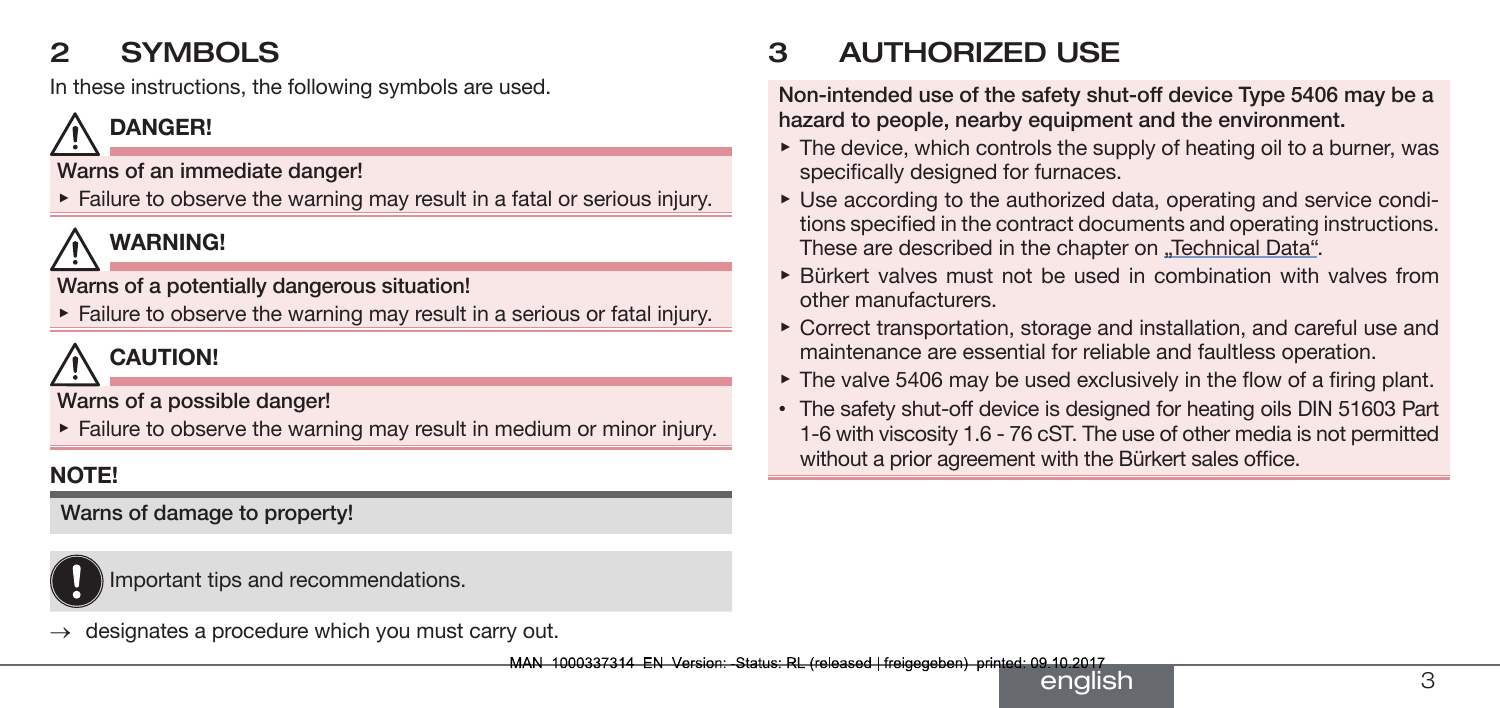## <span id="page-3-0"></span>4 BASIC SAFETY INSTRUCTIONS

These safety instructions do not make allowance for any

- contingencies and events which may arise during the installation, operation and maintenance of the devices.
- local safety regulations the operator is responsible for observing these regulations, also with reference to the installation personnel.

## DANGER!

Danger – high pressure!

▶ Before loosening the lines and valves, turn off the pressure and vent the lines.

#### Risk of electric shock!

- $\triangleright$  Before reaching into the system, switch off the power supply and secure to prevent reactivation.
- ▶ Observe applicable accident prevention and safety regulations for electrical equipment!

english

Risk of burns due to hot surface of the device!

 $\triangleright$  Do not touch the device with bare hands.



### WARNING!

Risk of injury due to malfunction of valves with alternating current (AC).

Sticking core causes coil to overheat, resulting in a malfunction.

▶ Monitor process to ensure function is in perfect working order!



Risk of injury due to impaired function after external fire.

- ▶ After an external fire, check the equipment and safety shut-off device.
- $\blacktriangleright$  If there is visible damage, replace safety shut-off device!

## WARNING!

Risk of short-circuit/escape of media through leaking screw joints.

- ▶ Ensure seals are seated correctly!
- ▶ Carefully screw together coil and device socket or valve and connection plate!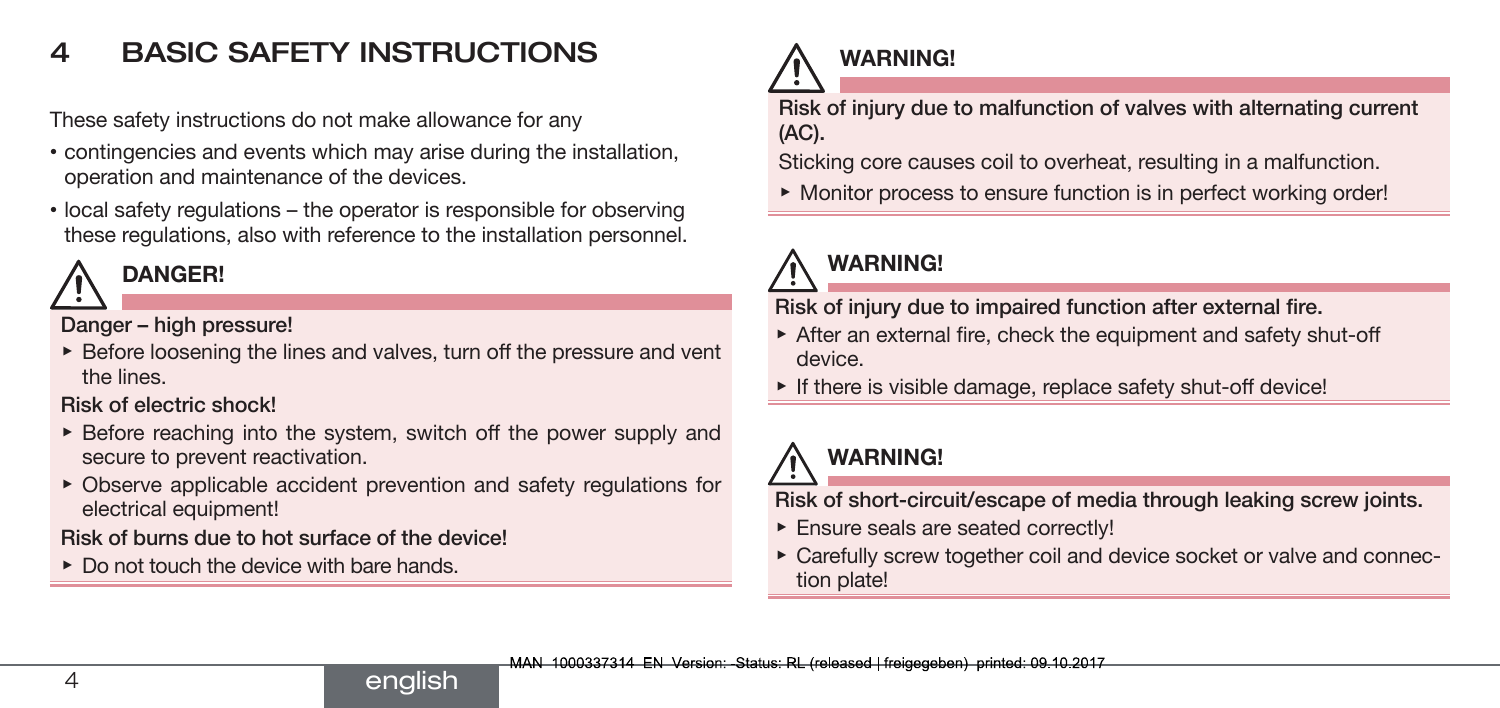<span id="page-4-0"></span>

### General Hazardous Situations.

To prevent injuries:

- ▶ Ensure that the system cannot be activated unintentionally.
- ▶ Installation and maintenance work may only be carried out by authorized technicians with the appropriate tools.
- $\triangleright$  After an interruption in the power supply, ensure that the process is restarted in a defined or controlled manner.
- $\triangleright$  The device may be installed and operated only when in a perfect condition and in consideration of the operating instructions for the valve and furnace.
- ▶ Do not put any loads on the valve (e.g. by placing objects on it or standing on it).
- ▶ Do not make any external modifications to the valves. Do not paint the body parts or screws.
- $\triangleright$  The general rules of technology must be observed for application planning and operation of the device.



Failure to observe this operating manual and its operating instructions as well as unauthorized tampering with the device release us from any liability and also invalidate the warranty covering the device and accessories!

## 5 TECHNICAL DATA

<span id="page-4-1"></span>The following values are indicated on the type label:

• Ambient and medium temperature, voltage  $1)$  (tolerance ±10%), kind of current, pressure

 $1$ <sup>1)</sup> If used in combination with a return flow valve connected electrically in series, the voltage value on the type label is half the respective mains voltage.

#### **Materials**

Housing: DN 6, DN 13: Brass DN 20: Stainless steel Seat seal: PTFE (E) Housing seal: FKM (F) Coil jacket: Epoxy

#### Media

Heating oils DIN 51603 Part 1-6 at a viscosity

1.6 ... 76 cST (other media by arrangement with the Bürkert sales office)

Operating principle 2/2-way valve

A (NC)



Protection class: IP65 nach EN 60529 mit zugelassener Gerätesteckdose nach DIN 175301-803

MAN 1000337314 EN Version: Status: RL (released | freigegeben) printed: 09.10.2017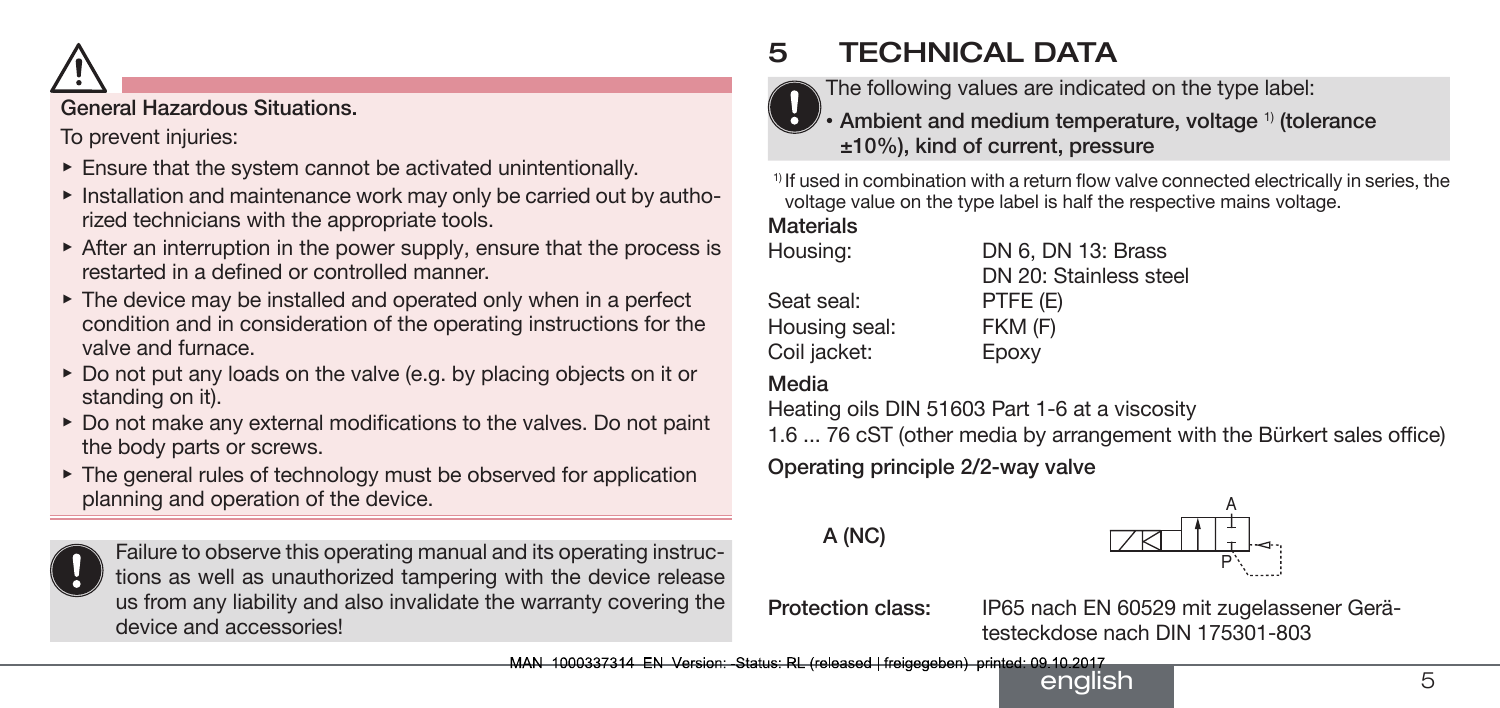5.1 Type label

### 5.1.1 Standard type label



5.1.2 Type label approval (depending on version)

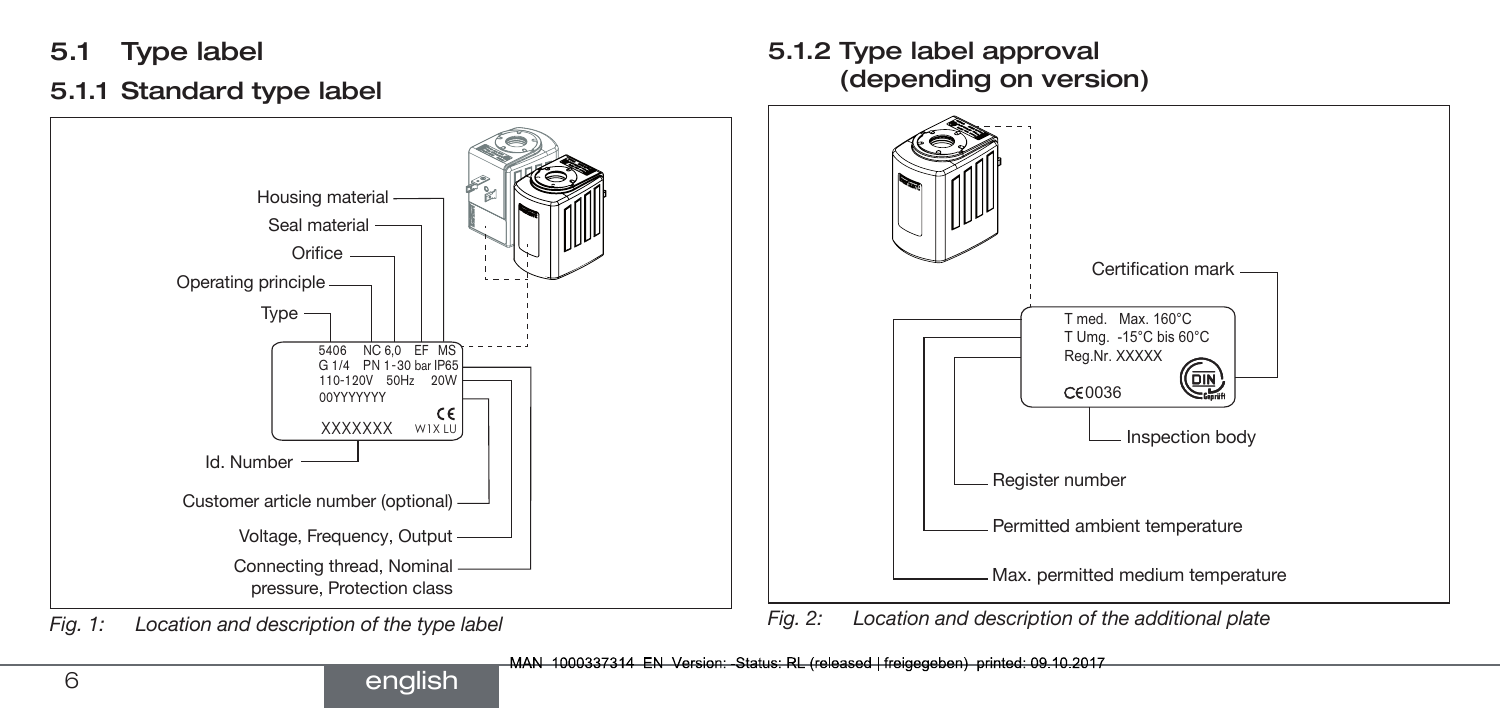## <span id="page-6-0"></span>6 INSTALLATION

## 6.1 Safety instructions

# DANGER!

#### Risk of injury from high pressure in the system!

▶ Before loosening the lines and valves, turn off the pressure and vent the lines.

#### Risk of injury due to electrical shock!

- $\triangleright$  Before reaching into the system, switch off the power supply and secure to prevent reactivation!
- $\triangleright$  Observe applicable accident prevention and safety regulations for electrical equipment!

## WARNING!

Risk of injury from improper installation!

▶ Installation may only be carried out by authorized technicians with the appropriate tools!

#### Risk of injury from unintentional activation of the system and an uncontrolled restart!

- ▶ Secure system from unintentional activation.
- ▶ Following assembly, ensure a controlled restart.

## 6.2 Before Installation

#### Installation position:

Installation can be in any position. Preferably: Drive at the top.

 $\rightarrow$  To ensure that the safety shut-off device functions reliably, check the pipelines for dirt and clean if required.

#### Dirt filter:

- For orifice DN 6: A dirt filter is installed in the valve inlet.
- For orifices DN 13 and DN 20: A dirt filter  $( $\leq 500 \mu m$ ) must be installed before the valve inlet$  $(see **Fig. 3**)$ .

<span id="page-6-1"></span>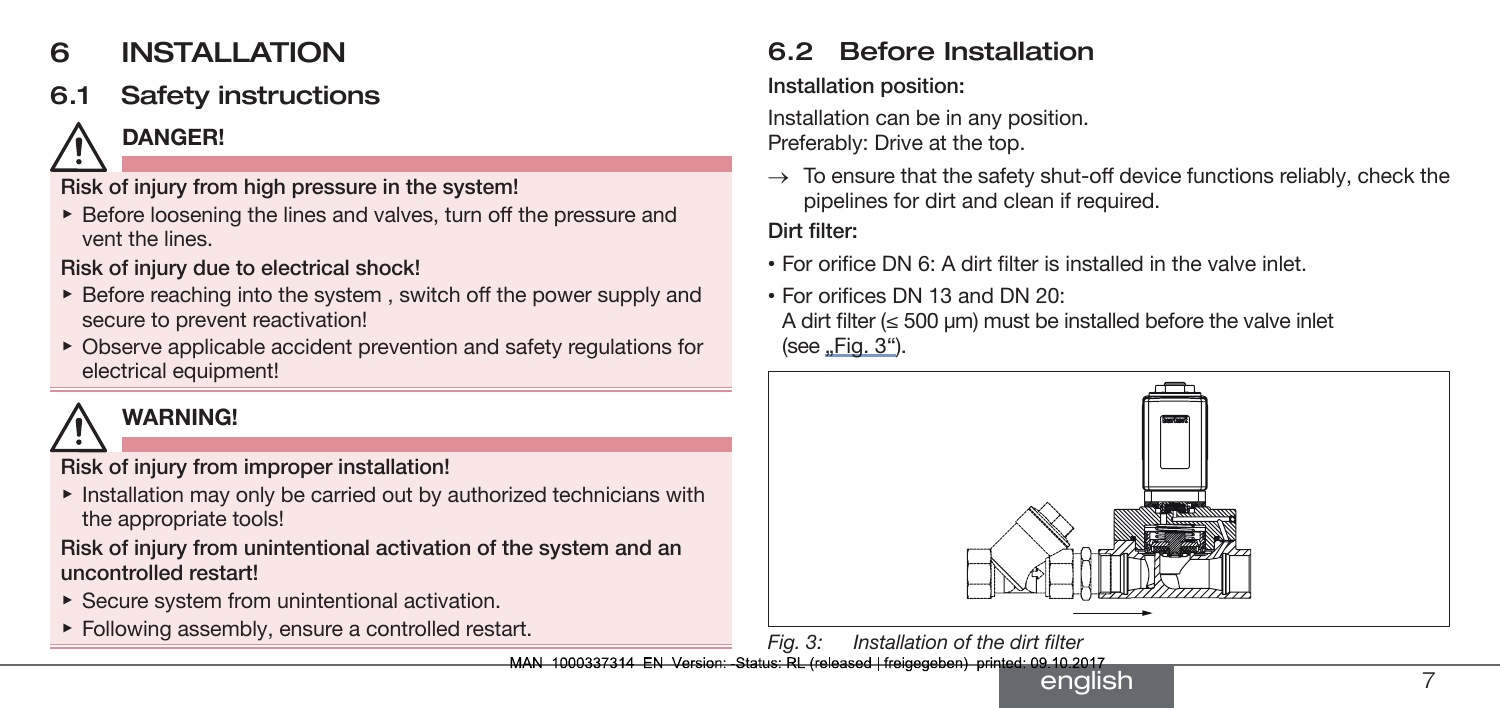### 6.3 Installation

 $\rightarrow$  Clean pipelines.

- Only use new seals.
- $\rightarrow$  Hold the device with a suitable tool (open-end wrench) on the housing and screw into the pipeline.
- → Observe direction of flow: From 1  $\rightarrow$  2 (from P  $\rightarrow$  A) or direction of arrow on the housing.

#### NOTE!

Caution risk of breakage!

- Do not use the coil as a lifting arm.
- 6.4 Connecting the device socket to the power supply

WARNING!

Risk of injury due to electrical shock!

- $\triangleright$  Before reaching into the system, switch off the electrical power supply and secure to prevent reactivation!
- $\triangleright$  Observe applicable accident prevention and safety regulations for electrical equipment!

If the protective conductor contact between the coil and housing is missing, there is danger of electrical shock!

- ▶ Always connect protective conductor.
- $\triangleright$  Check electrical continuity between coil and housing.



*Fig. 4: Connecting the device socket to the power supply*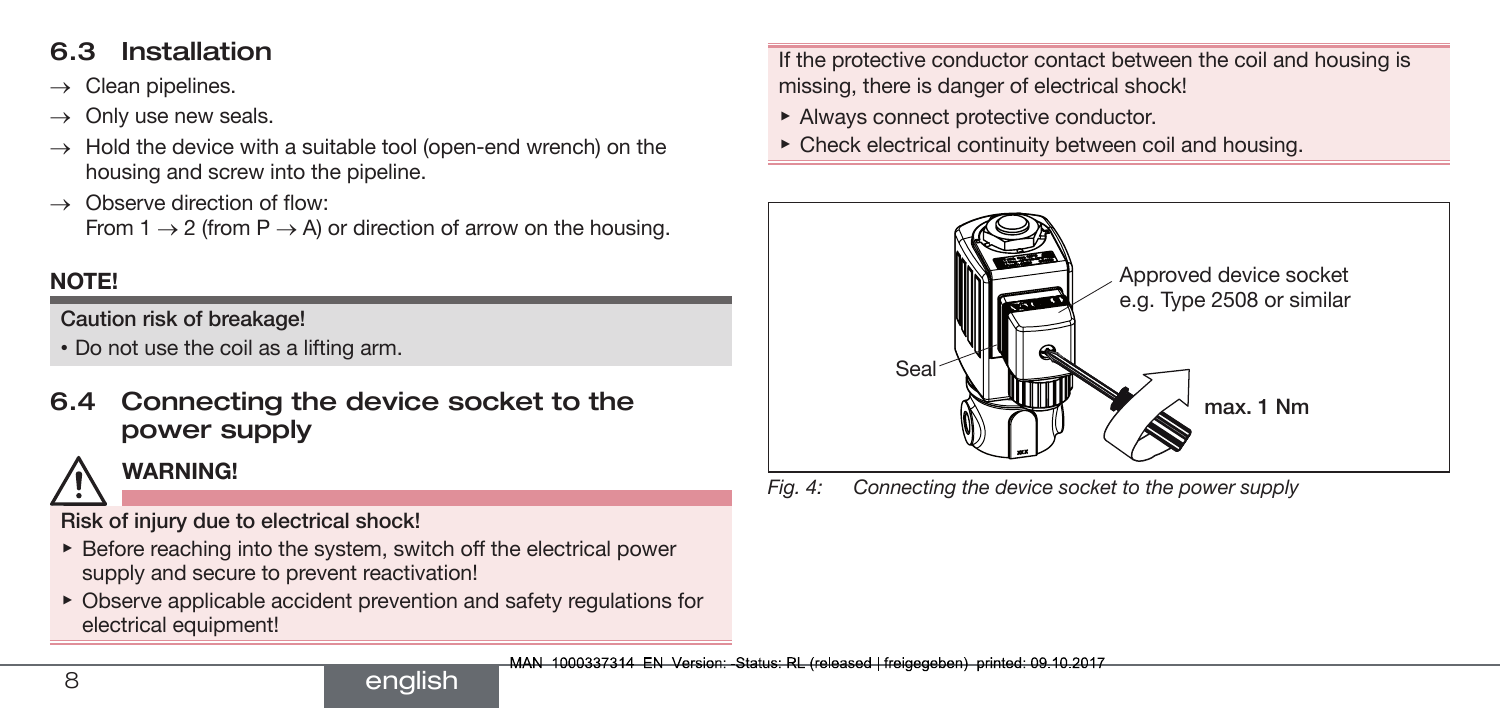## <span id="page-8-0"></span>7 MAINTENANCE AND REPAIRS

## 7.1 Safety instructions



### DANGER!

Risk of injury from high pressure in the equipment!

 $\triangleright$  Before loosening the lines and valves, turn off the pressure and vent the lines.

#### Risk of injury due to electrical shock!

- $\triangleright$  Before reaching into the system, switch off the power supply and secure to prevent reactivation!
- $\triangleright$  Observe applicable accident prevention and safety regulations for electrical equipment!

#### Risk of injury from improper repair work!

▶ Maintenance may only be carried out by authorized technicians with the appropriate tools!

#### Risk of injury from unintentional activation of the system and an uncontrolled restart!

- $\triangleright$  Secure system from unintentional activation.
- ▶ Following maintenance, ensure a controlled restart.

## 7.2 Installation of coil

## WARNING!



#### Escaping medium!

When a sticking nut is loosened, medium may escape.

 $\triangleright$  Do not tighten sticking nut any further.

#### Electric shock!

If the protective conductor contact between the coil and housing is missing, there is danger of electrical shock!

- $\triangleright$  During installation insert the plastic ring (optional) into the housing journal. The plastic ring must not project over the octagonal nipple.
- $\triangleright$  Check protective conductor contact after installing the coil.

#### Overheating, risk of fire!

Connection of the coil without pre-assembled valve will result in overheating and destroy the coil.

 $\triangleright$  Connect the coil with pre-assembled valve only.

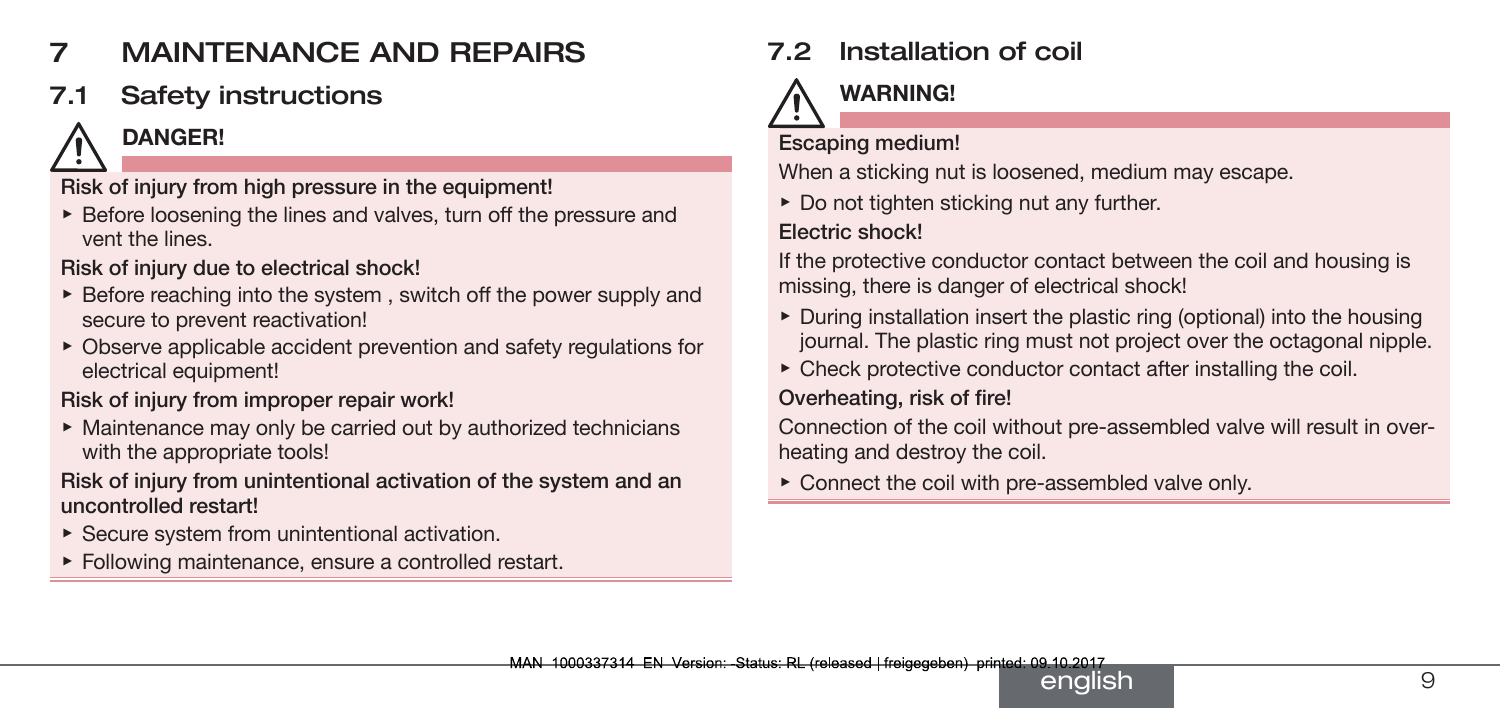<span id="page-9-0"></span>

*Fig. 5: Coil installation*

The rotational position of the coil on the valve housing is arbitrary.

MAN 1000337314 EN Version: Status: RL (released | freigegeben) printed: 09.10.2017

## english

### 8 MALFUNCTIONS

If malfunctions occur, check whether:

- $\rightarrow$  the device has been installed according to the instructions (correct direction of installation),
- $\rightarrow$  the connection has been made properly,
- $\rightarrow$  the device is not damaged,
- $\rightarrow$  all screws have been tightened.
- $\rightarrow$  the voltage and pressure have been switched on,
- $\rightarrow$  the pipelines are clean.

If the magnet is not attracting Possible causes:

- Short circuit or coil interrupted,
- Core or core area dirty.

#### After occurrence of an external fire

- After an external fire, check the equipment and safety shut-off device.
- If there is visible damage, replace safety shut-off device.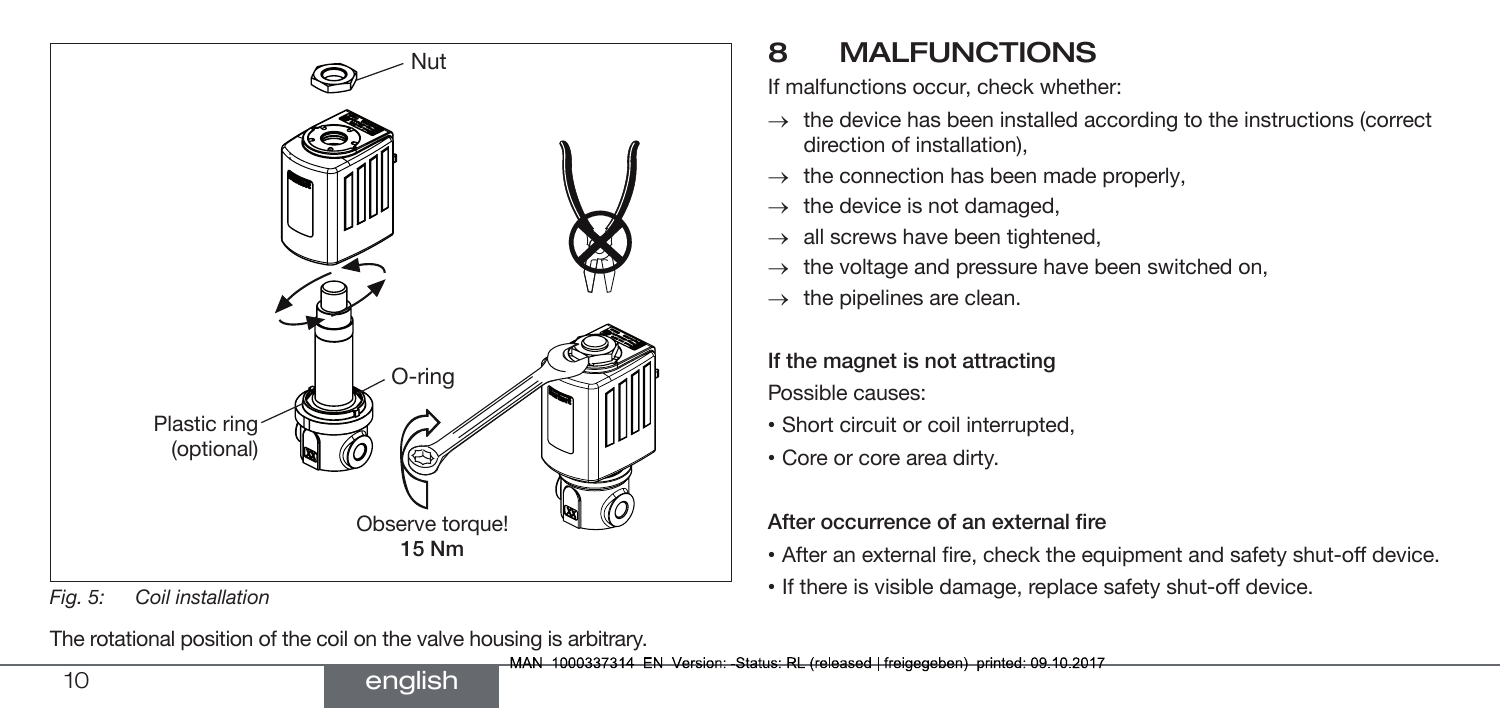## <span id="page-10-0"></span>9 SPARE PARTS

## CAUTION!

Risk of injury and/or damage by the use of incorrect parts! Incorrect accessories and unsuitable spare parts may cause injuries and damage the device and the surrounding area.

▶ Use original accessories and original spare parts from Bürkert only.



Nut Nut and coil set can be ordered completely by quoting the identification number of the device (see type label).

Fittings set on request.

10 PACKAGING, TRANSPORT, STORAGE, DISPOSAL

## **CAUTION!**

Risk of injury due heavy devices!

- ▶ During transport or during assembly, a heavy device may fall and cause injury.
- ▶ Do not transport, install or remove heavy devices without the aid of a second person and using suitable auxiliary equipment.
- $\triangleright$  Use appropriate tools.

*Fig. 6: Spare parts*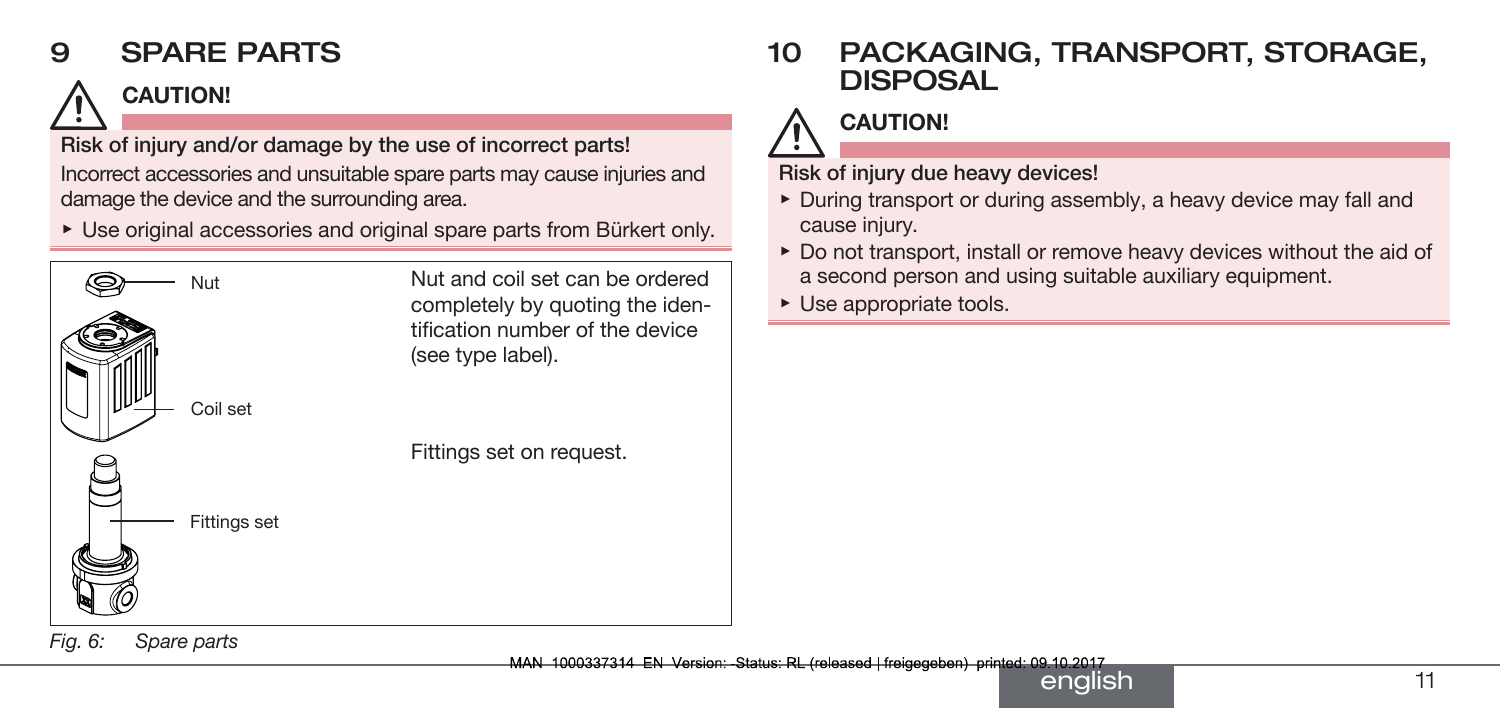#### NOTE!

#### Transport damages!

Inadequately protected equipment may be damaged during transport.

- During transportation protect the device against wet and dirt in shock-resistant packaging.
- Avoid exceeding or dropping below the allowable storage temperature. Incorrect storage may damage the device.
- Store the device in a dry and dust-free location!
- Storage temperature. -30 … +80 °C.

Damage to the environment caused by device components contaminated with media.

▶ Dispose of the device and packaging in an environmentally friendly manner.

- ▶ Observe applicable regulations on disposal and the environment.
- ▶ Observe national waste disposal regulations.